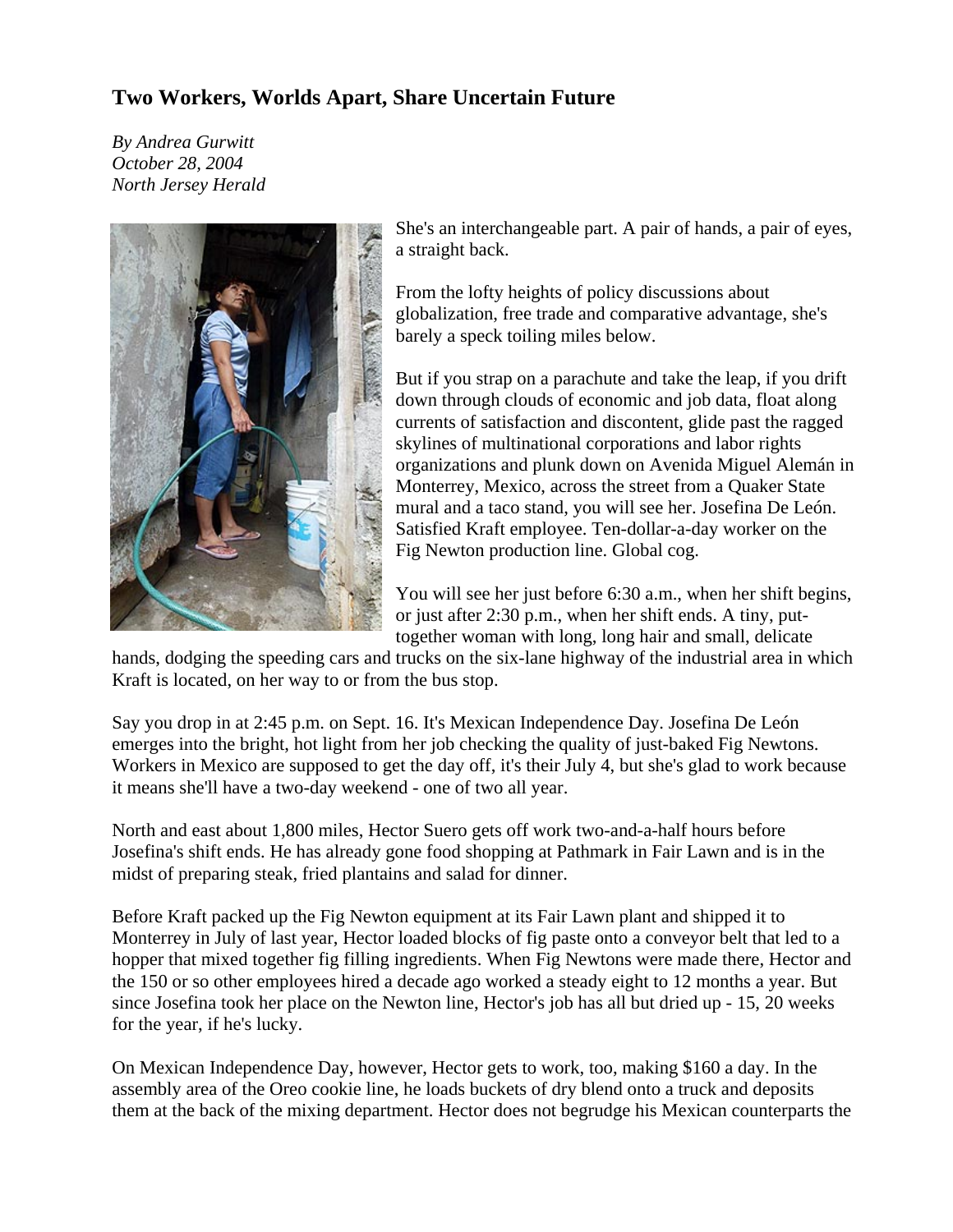work, but he can't help feeling snubbed by the factory that called him to work in April 1994, the factory that said, he remembers, "We need your skills," and now doesn't seem to want them.

Ten years after the North American Free Trade Agreement went into effect, this is a typical day in the life of global industry. Two factory workers, same company, different countries. From on high, for businesses, economists and politicians in Canada, the U.S. and Mexico, NAFTA has been a moderate-to-great success. For manufacturing workers, labor activists and some labor economists, the picture is far less bright.

One notion, however, is universally accepted: One of the most common routes to a comfortable, middle-class life in America is disappearing.

It used to be that you got a job on the line, earned a decent wage, fed your family, bought a modest home and sent your kids to college. You were an immigrant or you were born here. You might work your way up to foreman - or even an office with a door - or you might not. But the plant was the plant and you could work there for life. That was blue-collar America, union America, "Made in America" America. That was then. These days, the factory down the road where your grandfather and your father worked is as likely to be shuttered as not. Borders have become almost irrelevant. Goods are bought in one country, assembled in another and shipped to a third.

The traditional blue-collar American dream hasn't vanished, exactly, but it is morphing into something else.

"The American dream was so much about making things you could touch," said Lori Kletzer, an economist and professor at the University of California at Santa Cruz who studies job displacement. That route to success is being elbowed out. Now, she says, America is about services - retail sales, hospital orderlies - not goods.

With that change, as with any economic shakeup, there are winners and losers. Trade theory says the winners - corporations, for example - win by so much they could compensate the losers if they wanted to, with government programs, lower prices for goods or greater choice.

But if you're the worker whose job vanishes, that's of little comfort. If you're over 45 with a mortgage, taxes, a couple of kids and a couple years of high school under your belt, then you can take your economic theory and stuff it because it isn't putting a paycheck in your hand. What it is doing is taking away your sense of self-worth and ability to provide for your family.

When Fig Newtons, the soft, comforting, quintessentially American biscuits, skipped town for Mexico, they followed the well-trod path of auto parts, textiles and electrical appliances. The government keeps no hard numbers on how many manufacturing jobs were lost to American workers because of NAFTA, but some estimates exist.

Last year, economist Robert Scott, who works for the Economic Policy Institute, a think tank in Washington, D.C., partially funded by the labor movement, estimated that 879,280 U.S. manufacturing jobs were lost nationwide since 1993 - 25,044 of them in New Jersey.

NAFTA is not the only tornado blowing through the manufacturing sector. The recession and wan recovery also bore down hard. Between 2001 and 2003, nearly one in every 10 manufacturing workers were laid off from jobs they had held for three or more years, according to economist John Schmitt of the nonprofit Center for Economic and Policy Research in Washington, D.C. Since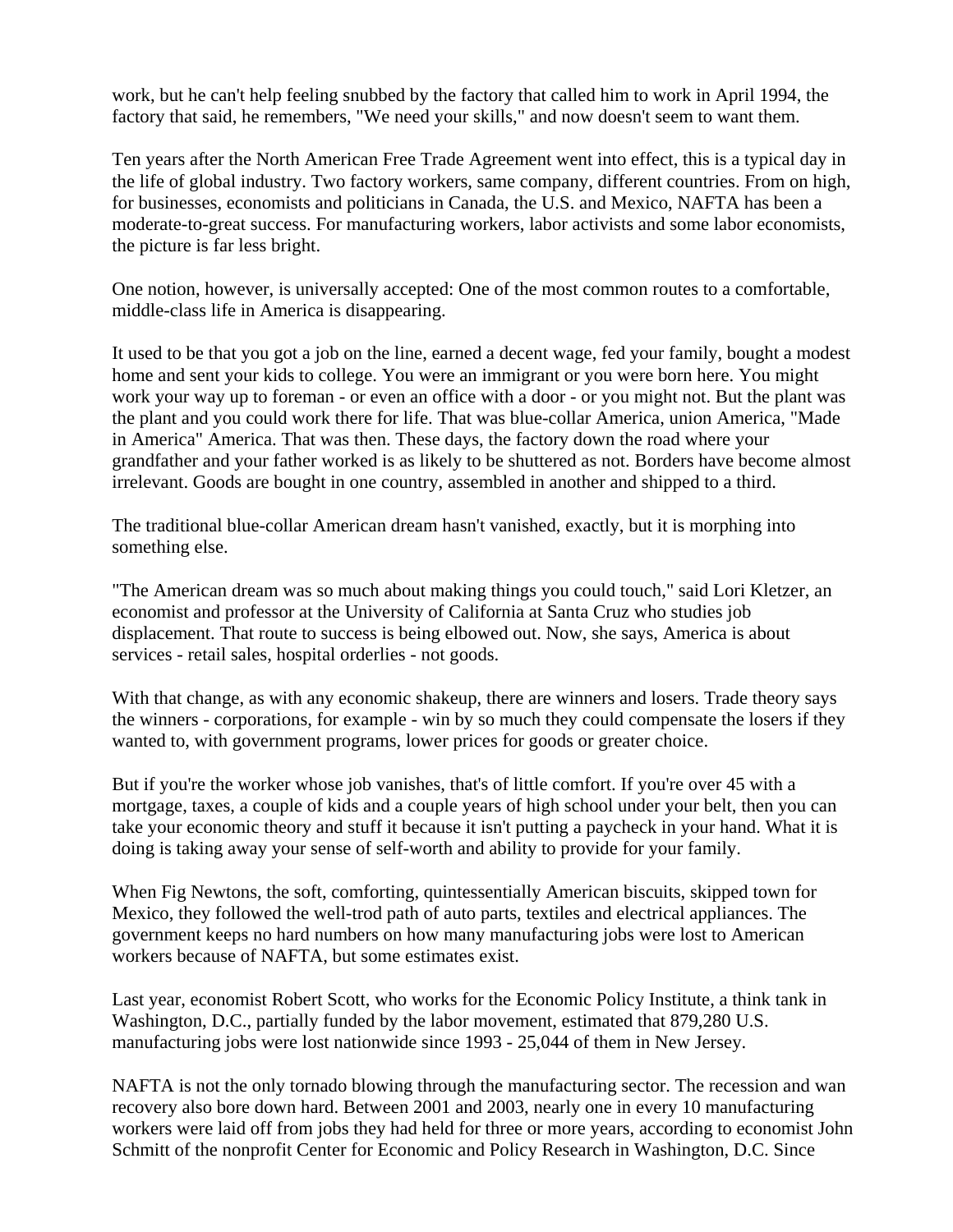2000, the U.S. economy has lost 2.8 million manufacturing jobs altogether. New Jersey lost an estimated 39,000 factory jobs between November 2001 and August 2004.

Even so, it's NAFTA that sticks in the craw. It's NAFTA and off-shoring and out-sourcing that workers blame for their unemployment woes. It's NAFTA that promised to open borders, create jobs for workers in three countries, and expand the middle class in Mexico, thus creating a bigger market for American goods. More demand for U.S. products, more jobs.

And so a short explanation of NAFTA and economic theory is necessary, short enough, hopefully, to keep eyes from glazing over.

NAFTA erased the majority of tariffs between the U.S., Canada and Mexico. It set up protections for investors, it created an expanded market for goods and it lowered the cost of manufacturing. In other words, it got rid of trade barriers.

More trade produces more profits, and more profits turn into more jobs and more money flowing back into the economy. Another way to see it is that free trade allows the market to locate and set up shop in the best places for it to reach its goal of maximum productivity at minimum cost. So if Mexico offers cheaper labor, electricity or sugar, then U.S. companies like Kraft benefit by setting up factories there to assemble the goods sold to U.S. consumers. It makes more sense to pay Josefina \$1.27 an hour than her U.S. counterpart \$20 for the same work.

Getting the best return on the dollar helps keep companies financially healthy and shareholders happy. In return, countries get jobs for their citizens and an influx of capital from foreign investments, which means an increase in people's incomes and more exports that spur economic growth.

That's the idea of global trade in general. NAFTA is just one example of it.

Mexico got jobs. In 1994, about 600,000 people were employed by maquiladoras - factories near the U.S. border making goods sold in the U.S. In July 2004, those factories employed about 1.1 million workers. In the state of Nuevo Leon, where Josefina lives, employment in the maquiladoras rose by about 7,500 from last year to 59,731 in June.

Mexico got manufacturing. Manufacturing for export made up 11 percent of the country's gross domestic product in 1994. By 2003, it had doubled to 22 percent of the GDP, or just over one-fifth of the overall economy.

And Mexico got Kraft. Well, Mexico got Nabisco in 1981, when it produced food for the Mexican market. Kraft inherited the factory when it bought the biscuit company in 2000.

Kraft officials decline to say how much money was saved by moving Fig Newton operations to Mexico.

When Josefina leaves work on Independence Day, she heads for her two-room house perched on the rocky side of Saddle Mountain, a peak in the Sierra Madre range that rings the city, and a symbol of Monterrey. Monterrey, in turn, is a symbol of Mexican industry and business, a kind of Milan of Mexico. Huge Mexican multinational companies such as Cemex, a cement producer, are headquartered there. The city's signature park, with the Coca-Cola arena and an exhibition center,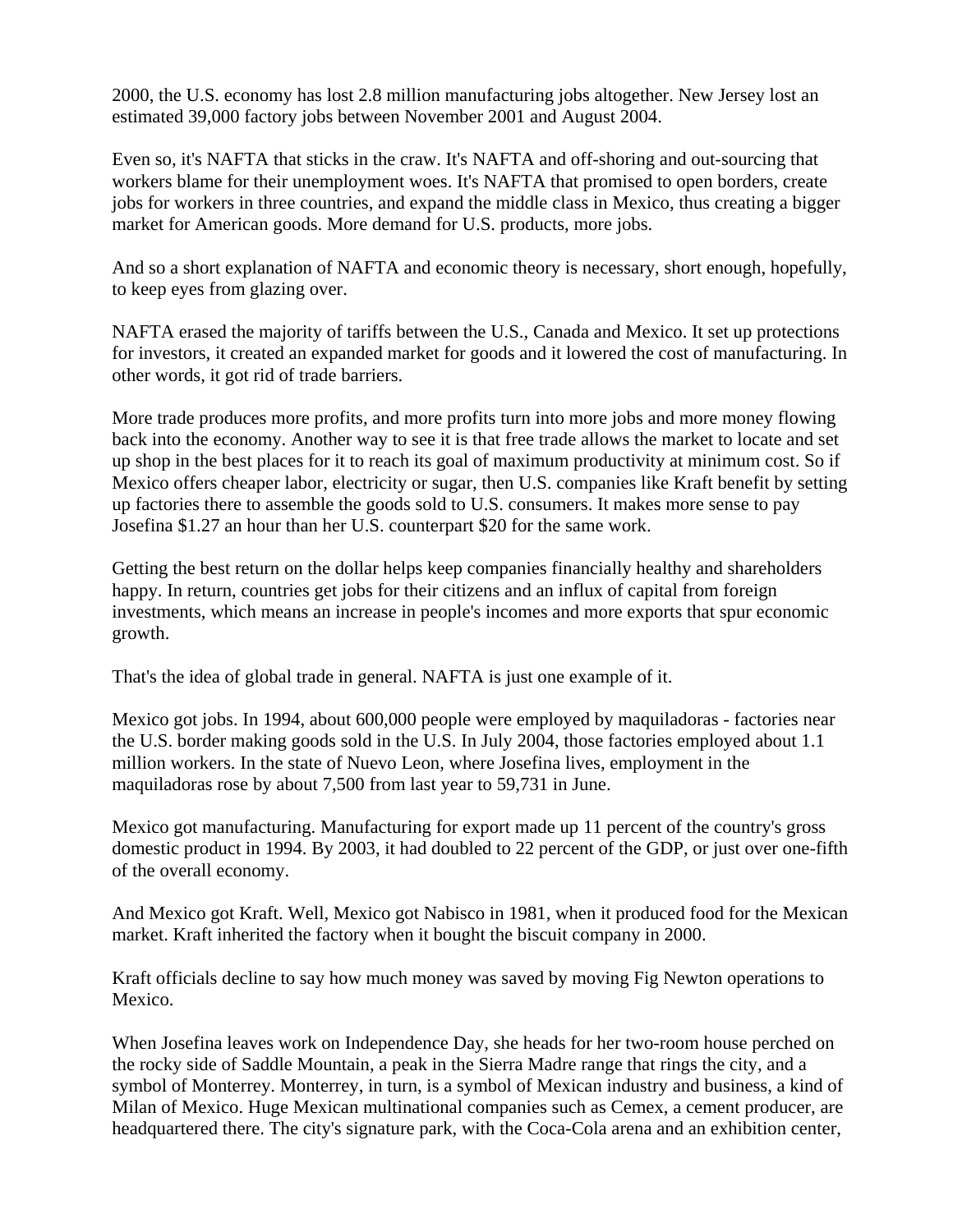occupies the former grounds of one of Mexico's oldest factories, an iron and steel works called Compañía Fundidora de Fierro y Acero de Monterrey.

The third largest city in the country and just a three-hour drive from Laredo, Texas, Monterrey hosts more than 260 U.S. companies, including a Mattel factory. A quick drive around town and you begin to wonder if you have left the U.S. at all. Bally's Total Fitness centers, Home Depots, Burger Kings, McDonalds, Sam's Clubs, Wal-Marts, and Coldwell Banker offices nestle into the cityscape alongside Pemex gas stations and Bancomer branches. Down the road from the Kraft factory, which is located in a flat, characterless industrial area, is the Whirlpool plant, a Holiday Inn and a Coca-Cola billboard ("Un oasis. Un oasis!!!")

On her way home, Josefina passes a 7-Eleven and a KFC. When she walks over the concrete footbridge to the unpaved path leading to her house, she passes castoff Clorox, Pepsi and Coca-Cola bottles, Lipton Cup-a-Soup boxes and Yoplait yogurt containers. For her supper, Josefina will eat a bowl of Post Honey Bunches of Oats, while her husband, Aureliano Ojeda, retired now, keeps her company.

Where she will not be, and where she has not gone, even though tens of thousands of fellow residents of the state of Nuevo Leon have made the trip, is the Esplanade of the Heroes in downtown Monterrey. There, the annual two-day celebration marking Mexico's independence from Spain is held. Her work begins too early in the morning, and besides, she doesn't have the money to spend on noisemakers, food and bus fare.

Josefina, 44, has been working at the plant for 10 years, since the start of NAFTA. When the Fig Newton line moved to Monterrey, she left the Ritz crackers line and joined Figs. The Monterrey plant makes fat-free Fig Newtons, Raspberry Newtons, Strawberry Newtons and small packages of regular Fig Newtons you can buy at a newsstand or lunch counter. All the Newtons are made to export back to the United States. Boxes of regular Fig Newtons are still made at the company's Chicago plant.

Fig Newtons are just one of many American biscuit and food products with duel citizenship. But for some reason, the cookie's new home seems particularly at odds with what it is. Fig Newtons are a kids' cookie. An old New England dessert that seems at once sensible and satisfying.

Fig Newtons first hit the shelves in 1892, produced by the Kennedy Biscuit Works of Cambridgeport, Mass., and named for Newton, Mass. The company merged with other bakeries and became Nabisco. Kraft bought Nabisco in 2000. For her eight hours a day, six days a week, with no breaks and a half-hour off for lunch (in the cafeteria, 71 cents is deducted from her paycheck for the meal), Josefina earns 114.90 pesos a day, or about \$10.25. That's about \$307 a month. In the world of the Mexican factory worker, that pay puts her above average (\$8 to \$9 a day, or \$270 a month), and way above minimum wage, which is set at about \$3.80 a day, or \$114 a month.

So she is lucky. Luckier than the 18 percent of Nuevo Leon workers who earn less than \$240 a month but by no means lucky enough to sit within the comfortable borders of the middle class, those earning from \$1,151 to \$2,303 a month.

Still, hers is a fortunate poverty. The company provides health insurance, about \$23 a month in food coupons, 14 days of vacation after 10 years on the job, most Sundays off, and enough work to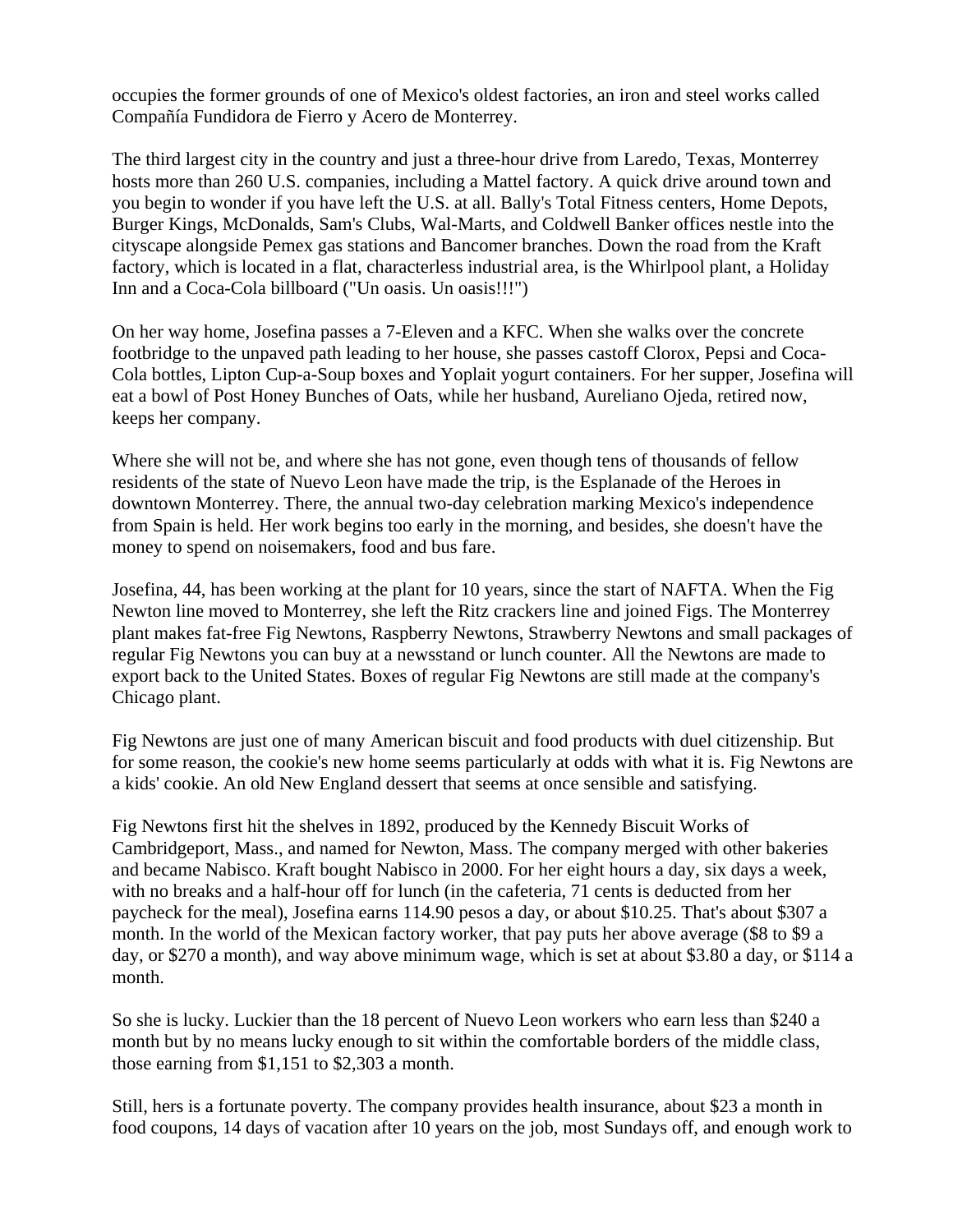have seen her through a decade. She and Aureliano have raised two daughters, now 22 and 24, first on his construction worker salary, then on her salary.

But Aureliano is 66 now, and because of an injury, he cannot work. So her \$10.25 a day and his \$54 a month pension is about all they make.

Monterrey is one of the most expensive Mexican cities in which to live. Middle- to upper-class families spend from \$3,200 to \$7,300 a month in expenses. Workers would need to spend \$600 a month to maintain a modest lifestyle.

It is easier, in the accounting of their life, to list what Josefina and Aureliano do not have rather than what they have: There is no indoor toilet or shower, no hot water, no heat and no meat except on Sundays. They do not buy many fruits or vegetables because they are too expensive and they do not have a separate bedroom for their unmarried daughter, so she sleeps in their room. They do not have money to build two walls that would make a second bedroom possible. They do not have a savings account because there's no money. They do not have a car. They do not buy books, even though Josefina loves to read. Sometimes, when they do not have extra money, Josefina walks one stretch of her two-bus ride to work.

Here's what they do have. They do have a television. They do have a radio. They do have electricity. They do have a sister who lends them Reader's Digests so Josefina can have something to read. They do have a kitchen faucet that drains out from the back of their house and erodes the land on which they want to build the two walls. They do have beds on which to sleep (three in the bedroom with an extra bunk bed for guests). And they do have a large metal pot in which to boil the two buckets of water that serves as a shower - which Josefina takes now after she gets home from her job at an American company on the day her country celebrates its freedom from colonialist Spain.

Five trips up and down the narrow concrete path from house to outhouse dealing with buckets and a garden hose and a blue metal pot before she can bathe. Afterward, she brushes out her long hair, three strokes per side. Then she asks her husband for \$5 so she can go across the dirt road to buy milk at the tiny shop perched high on the steep slope. She steps carefully around the yawning puddle that sprang up with the sudden rain shower and ignores the homeless dog, teats dragging on the ground, who comes up to her. She prefers to buy her food from the Wal-Mart at the bottom of the mountain because it's cheaper, but she has guests and wants to give them cereal to eat, too.

Until last year, Hector and his co-workers hired a decade ago earned anywhere from \$42,000 a year to \$50,000 or \$60,000 with overtime. They also received health care and pension benefits.

Hector and his wife live in a modest one-bedroom house in Wayne. They bought the house six years ago. They have indoor plumbing, of course; heat, electricity and hot water. They have a Crock-Pot, in which Hector makes savory meat stews, and a basement, where Hector spins his beloved 1970s records for his friends. They own a truck. They plant flowers in their front yard and have plenty of green grass in their back yard. They were never swimming in money, but before his job at the factory dwindled to almost nothing, they could pay their bills and buy whatever food they wanted at the grocery store and have some cash left over to put in the bank.

During his days, weeks and months of free time, Hector watches television news and tries to figure out ways to save more money and earn more money.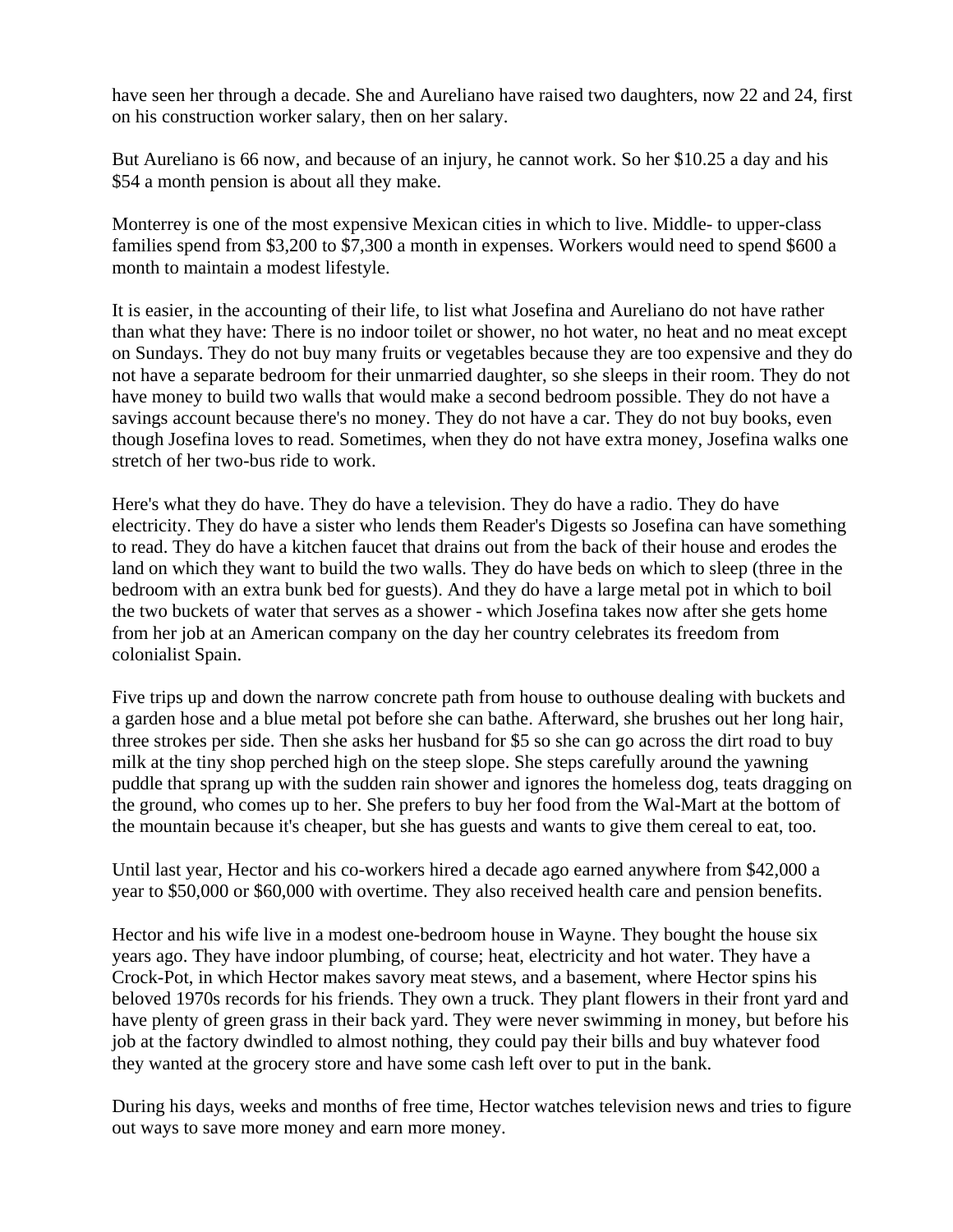"No matter how positive I want to be, the negativity is still there. You might be a few paychecks away from poverty," he says. "It gets to the point where you don't want to sleep at night."

Sometimes, during those wakeful nights, Hector heads down to the basement and plays his '70s records because, with the music going, he can't stay depressed for long, he says.

Back in Monterrey, the talk around the table turns to how Josefina earns a living. Sometimes her back hurts, she admits, from the standing, but the job is much better than cleaning houses, which is what she did for three months before she was hired at the plant. She can't remember how much she earned as a cleaning woman, but it didn't pay as well as factory work, and there were no benefits.

Still, it's those two walls she wants, so simple and yet so elusive. She and Aureliano have been building their house for 20 years and they would like to finish it, finally. Sometimes, she dreams of coming to the U.S. to work in a factory. The pay is a lot higher, she hears, so maybe she could send home enough money to build the walls. But it is only a dream because she won't leave her family.

So, yes, Josefina has a job. A job she is grateful for, a job she likes. But it isn't jetting her into the middle class. It's not the job it was when it lived in Fair Lawn, when it paid enough money to meet a mortgage, make car payments and buy school clothes and food, if you watched your pennies. It wasn't like the job Hector had, before his job caught a ride south, too.

Look at Josefina and you can see the contradictions that beset Mexico 10 years into NAFTA. Josefina and Mexico are ahead, yet they're not. They have work, yet it's not enough. They've been helped by NAFTA, yet they haven't been.

Since NAFTA, the share of Mexico's GDP contributed by manufacturing has shot up. Its exports to the United States and Canada more than doubled between 1993 and 2002. And its employment rate rose significantly in NAFTA's first five years.

But whether these successes stem from the treaty is not so easily figured.

Economists writing for the International Monetary Fund suggest the jump in Mexico's employment was cyclical rather than tied to the trade agreement. Deducing just how much Mexican employment rose overall because of NAFTA is also tricky, because so many jobs go unreported. Mexico had already opened itself to foreign trade and investment 18 years ago when it joined the General Agreement on Tariffs and Trade (GATT). And knowing whether NAFTA or the 1995 peso crisis is responsible for the jump in manufacturing exports is also hard to determine, economists say.

One thing is certain. Opening the trade door to the United States meant sharing the fate of its northern neighbor. Between 1995 and 2000, Mexico's economy grew faster than any other Latin American economy, according to Erwan Quintin, senior economist for the Federal Reserve Bank of Dallas. But when the recession swept through American manufacturing in 2000, no Latin American country was hit harder than Mexico.

Nor is Mexico richer today than it was 20 years ago if you look at its real per capita GDP (the quantity of goods produced by a person, on average). Its education system needs to be upgraded, its institutions need to work better and it has to buckle down on tax collection before it can run neck and neck with the U.S. and Canada, Quintin says.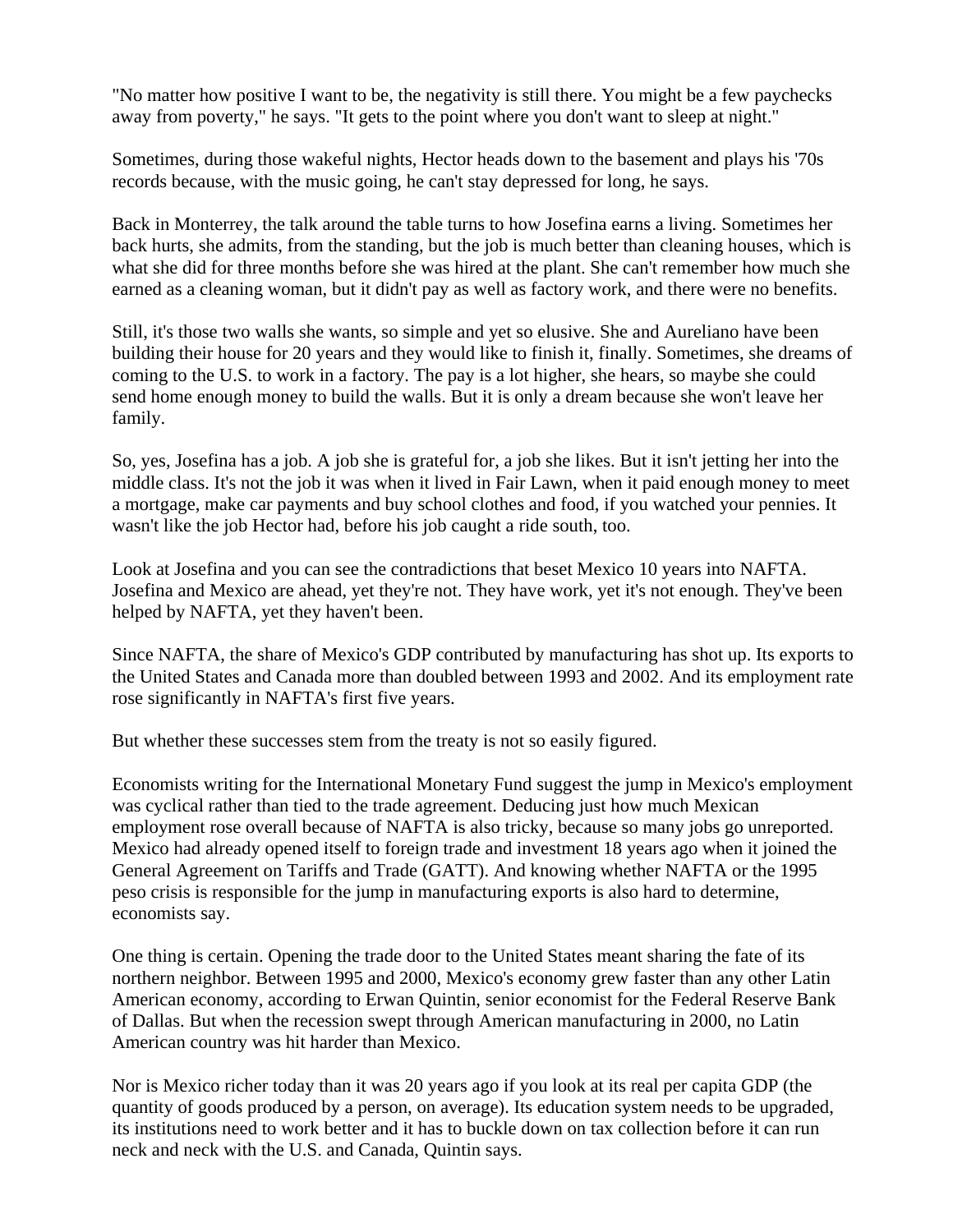And then there's what the international companies are doing in Mexico. Some have instituted month-to-month contracts for workers, which is illegal according to Mexican labor law. Rather than a 30-day trial period for a worker and then tenure, by law, some companies keep workers worried that they could be laid off at the end of each month. A worried employee is a productive employee.

A Fig Newton worker hired this year said privately that Kraft keeps her on this month-to-month contract. Sonia Bozzi of Kraft Mexico responds, "We are confident we are in compliance with all labor laws." The worker also said that during her job interview, she was asked whether she was pregnant and if she had recently had sex.

Companies may avoid hiring pregnant workers or try to make pregnant workers quit in an effort to keep from paying maternity leave. Also, they may not want a pregnant worker because the law requires companies to remove a pregnant woman from heavy or dangerous work, according to the American Center for International Labor Solidarity, a workers' rights organization funded by the AFL-CIO. "It is Kraft policy worldwide to treat all employees with dignity and respect," Bozzi wrote in an e-mail. Sometimes, international companies close a factory in one city and move it to another without paying newly laid-off employees federally mandated compensation. And some companies create a kind of blacklist, keeping a tally of which workers try to unionize. They then share such information with other companies so workers don't get hired.

Mexico does not have unemployment insurance, so when someone is laid off or fired, that's the end of any income until his or her next job. Well, not the end. People sell off their furniture, television or clothes to get by until they find work.

\*\*\*

"I've worked very hard for the things that I have, and I refuse to let them slip through my fingers." That's Hector talking, at home in Wayne.

In those moments when his determinedly positive attitude teeters and dark thoughts creep in, Hector ticks off the possessions he could sell: his stereo equipment, his record collection, his house. But then he catches himself. He's 48. Now's the time he should be enjoying his stuff, not auctioning it off.

So he clings to the worn-out hope that Kraft will call him back to work for a steady period of time, not the herky-jerky week-here, two-weeks-there that have made up this year so far.

Hector worked on Sept. 16, Mexican Independence Day, and in his turned-around world, that day was an exception. His group, those hired in 1994, have worked a total of 15 weeks this year. Hector worked about half that, because he was out on disability for a back injury.

He knows he should find a job somewhere else but he's put in 10 years, earns \$20.36 an hour, and knows he'll never be able to make that amount flipping burgers or selling office supplies. If he gets retrained for another kind of job, who would hire him at 48, 49, with six or 10 years left before he retires? And what if Kraft calls him back to work? He'd quit his new job and work at the Fair Lawn plant until he was laid off again, because of the superior pay. And then he'd be in the same position. He knows there are people with 40 years at the factory who will retire soon. He's hoping he can take one of their slots.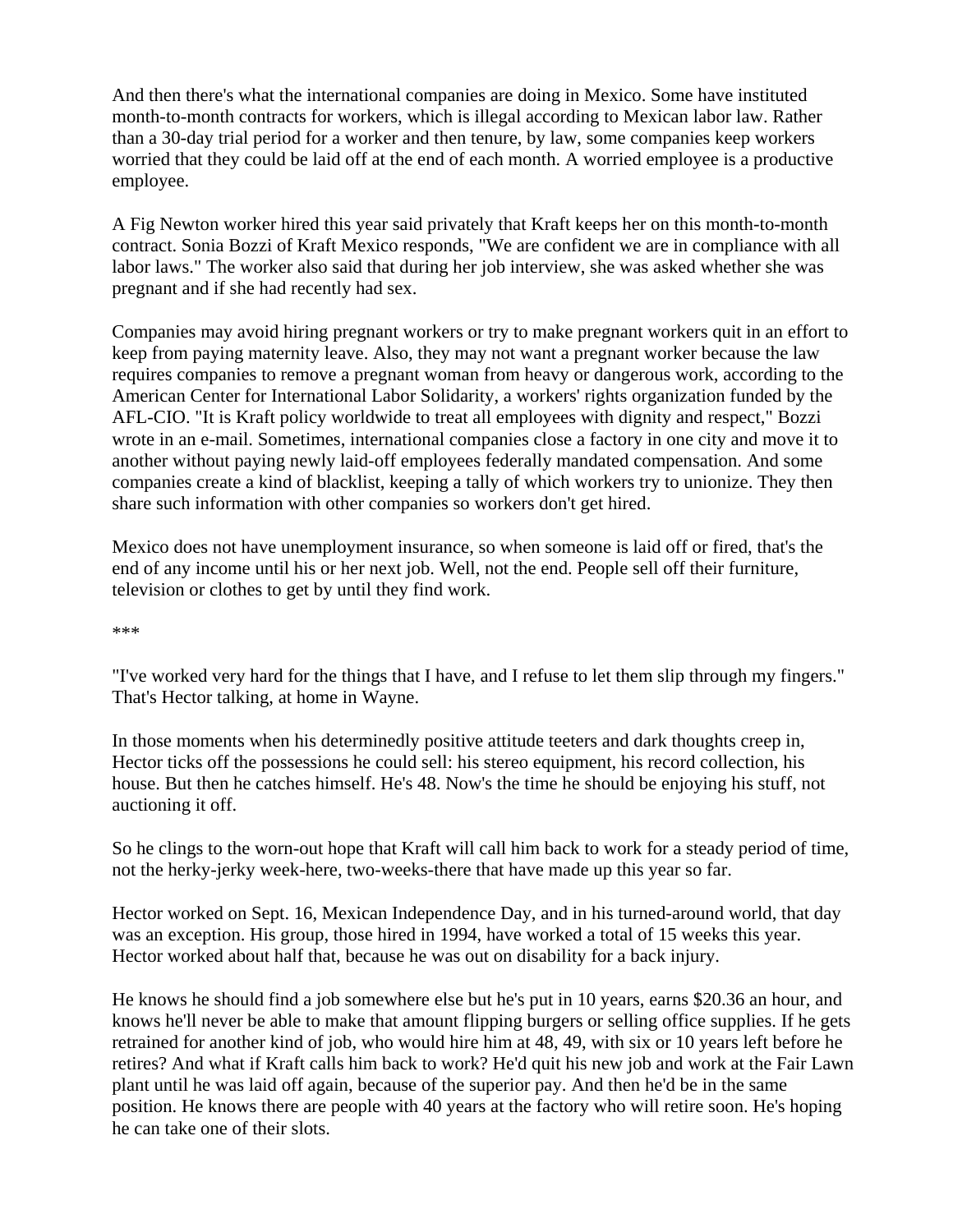So he walks the line between optimism and despair. To hold himself together he chops wood. Not just the occasional branch or even a cord, but every piece of worthwhile wood he can find.

"I guess that's my only happiness," he says with a shrug.

As Josefina staves off sleep on Sept. 16 to entertain her guests, Hector chops wood for two hours after dinner.

Stacked wood for his fireplace lines two of the three sides of his back yard. Eleven neatly tarped piles dot the lawn. It's an assembly line of wood, a factory floor writ small. It's Hector Suero, working out the stress of unemployment while cutting his heating bills by \$50 a month.

Nabisco hired Hector in 1994 along with about 150 others because the Fig Newton line came to Fair Lawn.

"They made it seem as though you had a future then," Hector says. "As though you were getting a job you can retire from."

The line required about 50 workers per shift, and depending on demand, the line ran two or three shifts. Before it moved to Monterrey last year, Josefina's cookie-checking job paid \$19.50, and included health, dental, prescription and eyeglasses benefits, as well as a pension.

In the plant's heyday, about a decade ago, 1,000 workers might punch in for work, says Al Achtau, business agent and financial secretary treasurer of Local 719 of the Bakery, Confectionery, Tobacco and Grain Millers International Union, which represents the Fair Lawn workers. These days, the number has shrunk to as few as 270. First the regular Fig Newton line moved to Chicago, then the Premium cracker line left, and then the rest of the Fig Newtons went to Monterrey.

When workers are laid off in Fair Lawn, they are not fired so much as suspended. They don't work and are not paid until they are called back to do a job, which may last for weeks or months. This leaves them in the limbo Hector faces: look for a new job paying substantially less or wait to be called back.

Problem is, even when you don't buy anything, you have to spend money each month. There's the mortgage payment of \$1,287; the \$402 truck payment; the \$50 cell phone bill; the \$77 cable bill; the \$99 PSE&G bill; the \$243 in personal loans; the \$727 a year in car insurance; and the \$110 Wayne water-sewer bill three times a year. There's food, of course.

And there's medicine for Francisca Gonzalez, Hector's wife, who retired from the Fair Lawn plant in 1994 after 26 years. She's had several strokes recently and is diabetic.

Hector collected unemployment but it ran out. The family health insurance ran out in June. He says he has \$200 left in his bank account. Francisca's \$1,721 in monthly disability and Social Security benefits pay the mortgage first and any other bill second.

"We're like the cockroach," he says. "He survives, no matter if there's a nuclear holocaust, he survives. He finds a little corner to crawl into. But it's tough because the noose around my neck gets a little tighter every day."